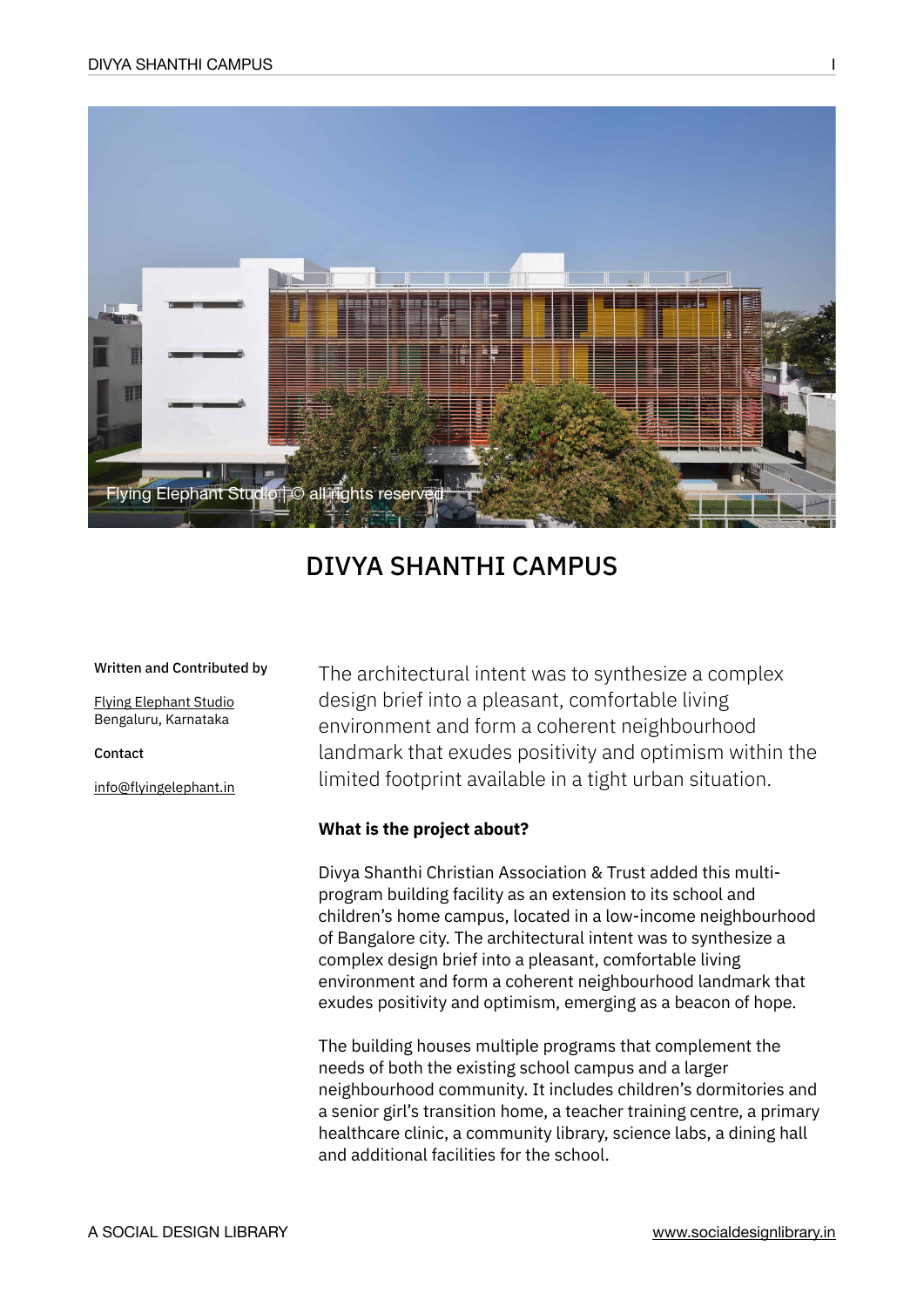Given the limited footprint available in a tight urban situation, the program is stacked at multiple levels. The plan allows for both necessary controls, including stringent security-privacy for the girl's residences, and connectivity: with the neighbourhood backstreet and within the existing school building and campus.

# **Materials & Technologies**

The new building design re-interprets the architecture of a traditional 'verandah', a transitional area that functions variously as a climatic buffer, movement corridor, and social space – adapting the concept to a contemporary multi-level urban structure. A flat concrete structural slab soffit and 'free plan' permit maximum flexibility in the internal subdivision of space to accommodate changing needs – both of specific programs currently on different floors, as well as catering to future iterations.

It incorporates a double skin façade enclosure: the outer skin comprises a layer of bent steel louvres, while the inner combines an operable glazing system with opaque walls. The louvres shade the glazing, shelter movement corridors and informal social spaces; while providing security and privacy. The inner glazing effectively protects assigned program spaces from inclement weather and provides acoustic separation when needed; while allowing deep penetration of diffused daylight and crossventilation.

The indoor massing, simulates a micro-urban environment, with 'interior streets' between different colour-coded program 'blocks' that are articulated to suggest street edge furniture and invite human occupation. The interior ambience is characterized by colour, cross transparency, and reflectiveness set against the building structure's raw concrete surfaces.

Viewed from outside the building presents an enigmatic image with interior colour splashes echoing bold synthetic colours of neighbourhood houses – combining shadows, reflections, and transparency filtered through a veil of steel louvres.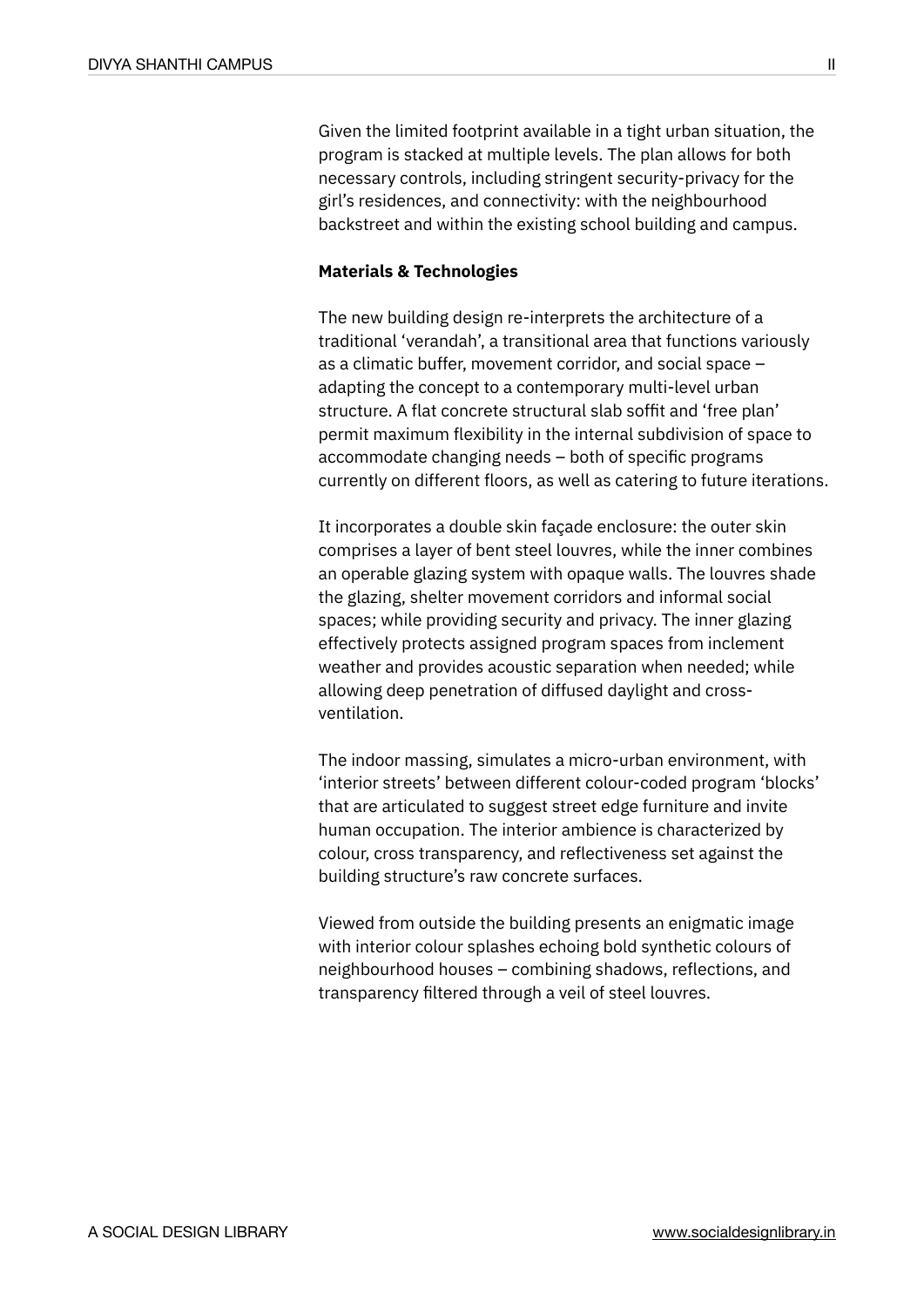## **What is the impact?**

The building engages with the local community at multiple levels. The children's home offers a caring and secure environment for those without family support. They receive an education at Divya Shanthi school which also caters to kids from the locality. There is extensive accommodation for girls, including a transition home that prepares young women to become independent and eventually move out into the world. A well-equipped dining facility offers mid-day meals to all students while also serving the children's home.

Additional facilities that benefit the community include a special needs school program and a teacher training facility. The Library primarily serves the school but is also intended for use by people from the locality. A street-level primary healthcare centre provides quality medical services, including doctor consultancy, a daycare bed facility, a testing lab and a pharmacy – to the poor, free of cost.

#### **Project funded by:**

Divya Shanthi Christian Association and Trust

#### **Stakeholders Involved:**

Divya Shanthi Christian Association and Trust – Client Manjunath & Co – Structural consultant HMN Consultants – MEP consultant Gleeds – Project Management Manoj Sudhakaran – Photographs Gina Engineering – Contractors

#### **About the studio:**

We try and choreograph evocative, layered experiences through architecture while responding to pragmatic needs of program, site, and locale. Our approach employs bottom-up and top-down design strategies, moving in parallel from detail to whole, and viceversa. Materiality and 'making' occupy a significant space in our architectural sensibility. A thematic interest underlying our projects is to promote an intimate engagement with nature while facilitating a sense of urbanity and community. Flying Elephant Studio brings to the table fresh, inventive, and sensitive ways of observing and shaping our environment, subconsciously dissolving boundaries of architecture, urbanism, landscape, and infrastructure design.